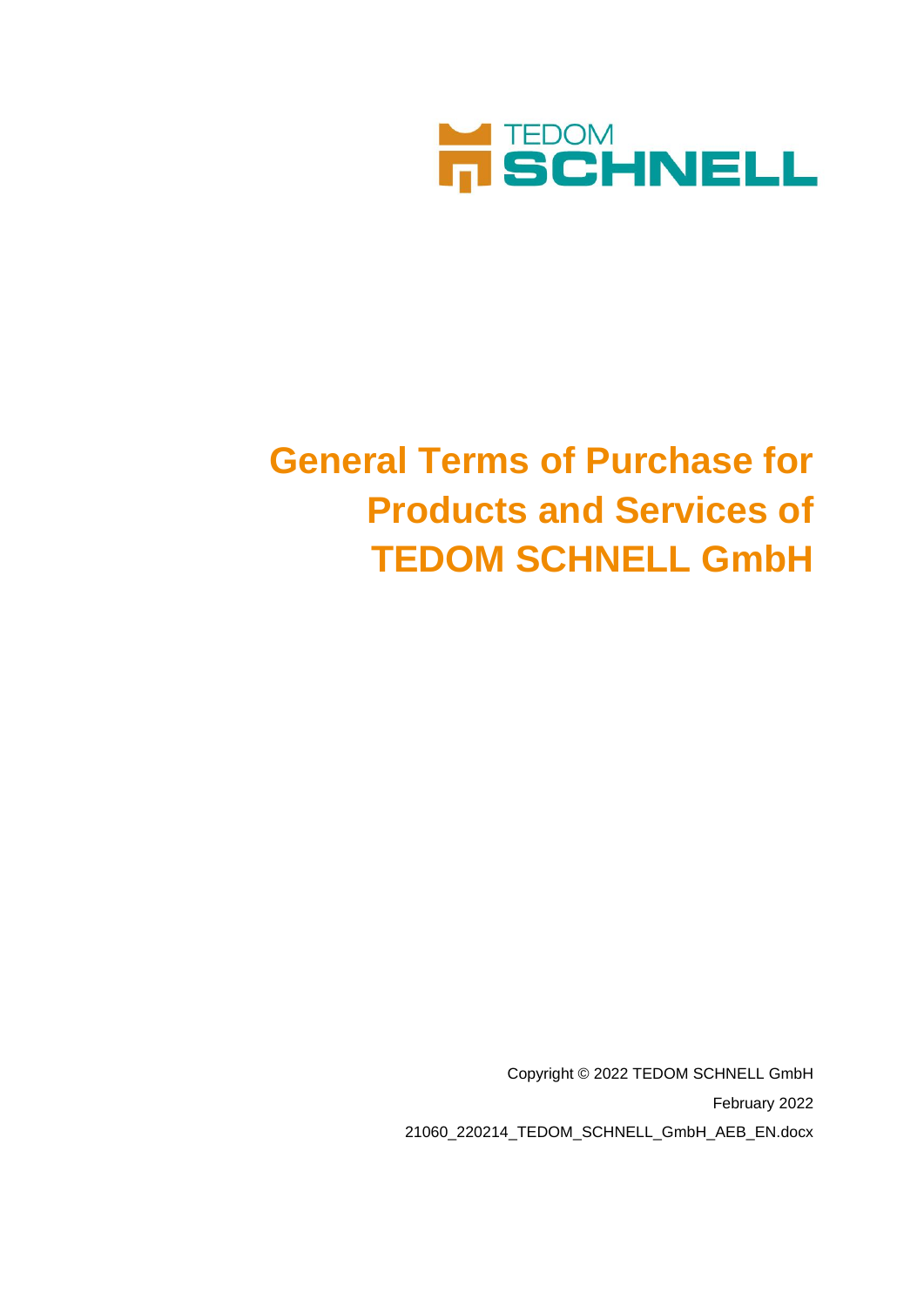

## **1. General Provisions**

- 1.1 These General Terms of Purchase of TEDOM SCHNELL GmbH (henceforth "General Terms of Purchase") form an integral part of the contracts concerning products and services between the goods supplier or service provider (henceforth "Contractor") and TEDOM SCHNELL GmbH. Wherever the Contractor has acknowledged the General Terms of Purchase, they shall apply to future contracts with the Contractor.
- 1.2 We are not bound by terms and conditions of the Contractor that contradict or depart from our General Terms of Purchase except where we have expressly consented to them in writing. Accepting or paying for the Contractor's goods or services does not constitute consent even if we do so in full knowledge that the Contractor's terms and conditions contradict or depart from our own.

# **2. Formation of Contract and Contract Modifications**

- 2.1 Purchase orders, contract conclusions and call-off orders as well as any additions or modifications to them – must be made in written form. Oral agreements are only valid if we confirm them in writing. Fax, email and remote data transfer fulfill the written-form requirement.
- 2.2 A legally valid and binding contract is formed by (a.) the written purchase order that we send to the Contractor and (b.) the Contractor's express written acceptance (order confirmation), which we must receive within ten days of the purchase order date or (c.) the Contractor starting to provide the product or service.
- 2.3 Every Contractor order confirmation that differs from our purchase order constitutes a new offer that requires our written acceptance.
- 2.4 We may request the Contractor to modify the products and services at any time even if the Contractor has confirmed the purchase order. In this case, the Contractor will immediately notify us of the impacts of our change request, including, without limitation, with regard to the delivery deadline and cost increases or decreases, and the parties will agree to an appropriate contract modification if necessary.

## **3. Delivery, Delivery Delay, Changes to Products and Services**

- 3.1 The Contractor shall comply with the stipulated deadlines for the products and services. For a goods delivery to be timely, the non-defective goods must be delivered to us with the requisite shipping papers at the location indicated in the purchase order (henceforth "Destination") by the delivery deadline during normal business hours. For a goods delivery involving assembly or customer service to be timely, the service must be properly performed, and the non-defective goods handed over to us by the deadline. If acceptance is required by law or contract, the acceptance must be performed by the deadline for the delivery to be timely. Early or partial deliveries of products or services require our prior written consent.
- 3.2 The Contractor will incur liquidated damages of 1% of the contract price for every whole or partial week for which a product or service is delayed past the delivery deadline, but no more than 5% of the contract price in total. We retain the right to claim further damages. However, any liquidated damages owed by the Contractor will be applied toward claimed damages.
- 3.3 The Contractor must immediately notify us in writing if the Contractor realizes that it cannot meet its contractual obligations in whole, in part or on time, providing the reasons for the delay and its expected duration. Unconditional acceptance of the late delivery of a product or service does not constitute a waiver of the rights or remedies that we may have due to the late delivery.
- 3.4 Changes to the product or service require our prior written authorization. The Contractor shall request any documents or any other agreed-upon form of cooperation that it may require from us to perform the contract.

|                                                         |                                                                                                                                      | Page 2                                                     |
|---------------------------------------------------------|--------------------------------------------------------------------------------------------------------------------------------------|------------------------------------------------------------|
| North Office<br>D-31637 Rodewald<br>Fon +49 5074 9618-0 | West Office<br>Von-Ardenne-Strasse 31<br>D-48703 Stadtlohn<br>Fon +49 2563 94978-0                                                   | Contact<br>info@tedom-schnell.com<br>www.tedom-schnell.com |
|                                                         | <b>Headquarters</b><br>Felix-Wankel-Strasse 1<br>D-88239 Wangen<br>Fon +49 7520 9661-0<br>Fax +49 5074 9618-201<br>Fax +49 7520 5388 | Alte Celler Heerstrasse 1<br>Fax +49 2563 94978-10         |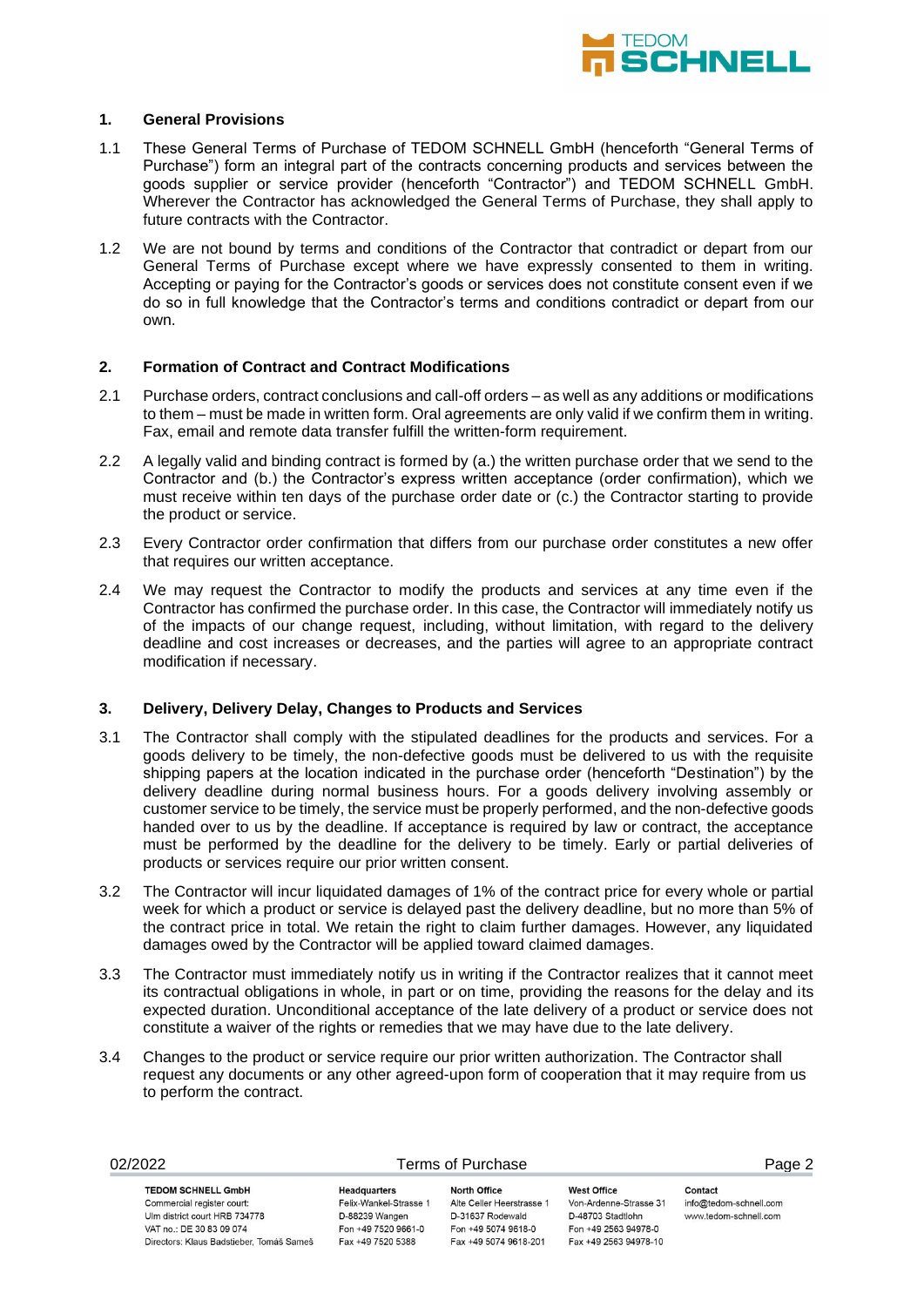

## **4. Quality, Public Regulations**

- 4.1 The Contractor shall follow recognized and generally accepted good engineering practices and all applicable safety regulations with regard to its products and services. The Contractor shall maintain or develop a quality management system based on a recognized QM system and present evidence thereof to us on request. We may, whether directly or through our third-party agents, inspect the Contractor's quality assurance system by prior arrangement.
- 4.2 The Contractor shall package and label hazardous substances and formulations in accordance with applicable national and international regulations and ship them with safety data sheets. The Contractor shall discharge all the obligations of the supplier (as defined in Article 3 (32) EC Regulation 1907/2006/EC (henceforth "REACH Regulation")) with regard to the delivery of goods under the REACH Regulation, including, without limitation, timely pre-registration and registration. The Contractor shall provide us with a safety data sheet per REACH Regulation Article 31 in the receiving country's language in all the situations described in REACH Regulation Article 31 (1 to 3).
- 4.3 Furthermore, the Contractor shall comply with all environmental laws and regulations in the course of fulfilling its contractual obligations.
- 4.4 If providing the Contractor's product or service produces waste as defined by waste law, the Contractor shall – absent an express written agreement to the contrary – recycle or dispose of this waste at its own expense in accordance with all applicable waste laws and regulations.

## **5. Pricing, Transfer of Risk, Payment Terms**

- 5.1 Absent any special agreements to the contrary, prices include packaging and delivery to the indicated Destination but exclude any value-added tax required by law.
- 5.2 The Contractor bears the risk of accidental loss, destruction or deterioration until we or our agent accept(s) the product or service at the place named in the order as the place of delivery of the product or place of performance of the service. We will notify the Contractor of obvious defects within (10) days of delivery wherever we have a commercial duty to inspect deliveries and communicate defects under German Commercial Code [HGB] § 377.
- 5.3 A verifiable invoice must be issued in [singlicate] for each purchase order and must contain all the information required under German law. The invoice must contain our complete order number, the order date, the ordering party's name and our part numbers. The invoice must be sent to us by regular mail or fax and must include proof of performance and other forms of documentary evidence.
- 5.4 Absent any special agreements to the contrary, the invoice will be paid either within 14 days with a 3% prompt payment discount or within 30 days without discount from the due date and receipt of not only the invoice but also the goods or performance of the service. Payment is made subject to invoice verification. We will only make installment payments if they have been contractually agreed upon and all the criteria have been met for the payments to become due.

## **6. Claims for Defects and Liability**

- 6.1 Unless otherwise agreed below, the laws concerning defects of quality and title shall apply.
- 6.2 If the product or service is defective, the Contractor must first be given an opportunity to remedy the defect, i.e. to repair the defective product or service or, at our option, to replace it with a new item (replacement item). In either case, the Contractor shall pay for all the costs that the Contractor and we incur in this context, e.g. shipping costs, travel expenses, labor and material costs, or costs for receiving inspections that exceed the customary scope. The foregoing also applies to any removal or installation costs.
- 6.3 If the remedy fails, is unduly burdensome for us or if the Contractor fails to start remedying the defect immediately, we may rescind the contract without setting another deadline and return the

| 02/2022                                  | Terms of Purchase      |                           |                        | Page 3                 |  |
|------------------------------------------|------------------------|---------------------------|------------------------|------------------------|--|
| <b>TEDOM SCHNELL GmbH</b>                | <b>Headquarters</b>    | <b>North Office</b>       | West Office            | Contact                |  |
| Commercial register court:               | Felix-Wankel-Strasse 1 | Alte Celler Heerstrasse 1 | Von-Ardenne-Strasse 31 | info@tedom-schnell.com |  |
| Ulm district court HRB 734778            | D-88239 Wangen         | D-31637 Rodewald          | D-48703 Stadtlohn      | www.tedom-schnell.com  |  |
| VAT no.: DE 30 83 09 074                 | Fon +49 7520 9661-0    | Fon +49 5074 9618-0       | Fon +49 2563 94978-0   |                        |  |
| Directors: Klaus Badstieber, Tomáš Sameš | Fax +49 7520 5388      | Fax +49 5074 9618-201     | Fax +49 2563 94978-10  |                        |  |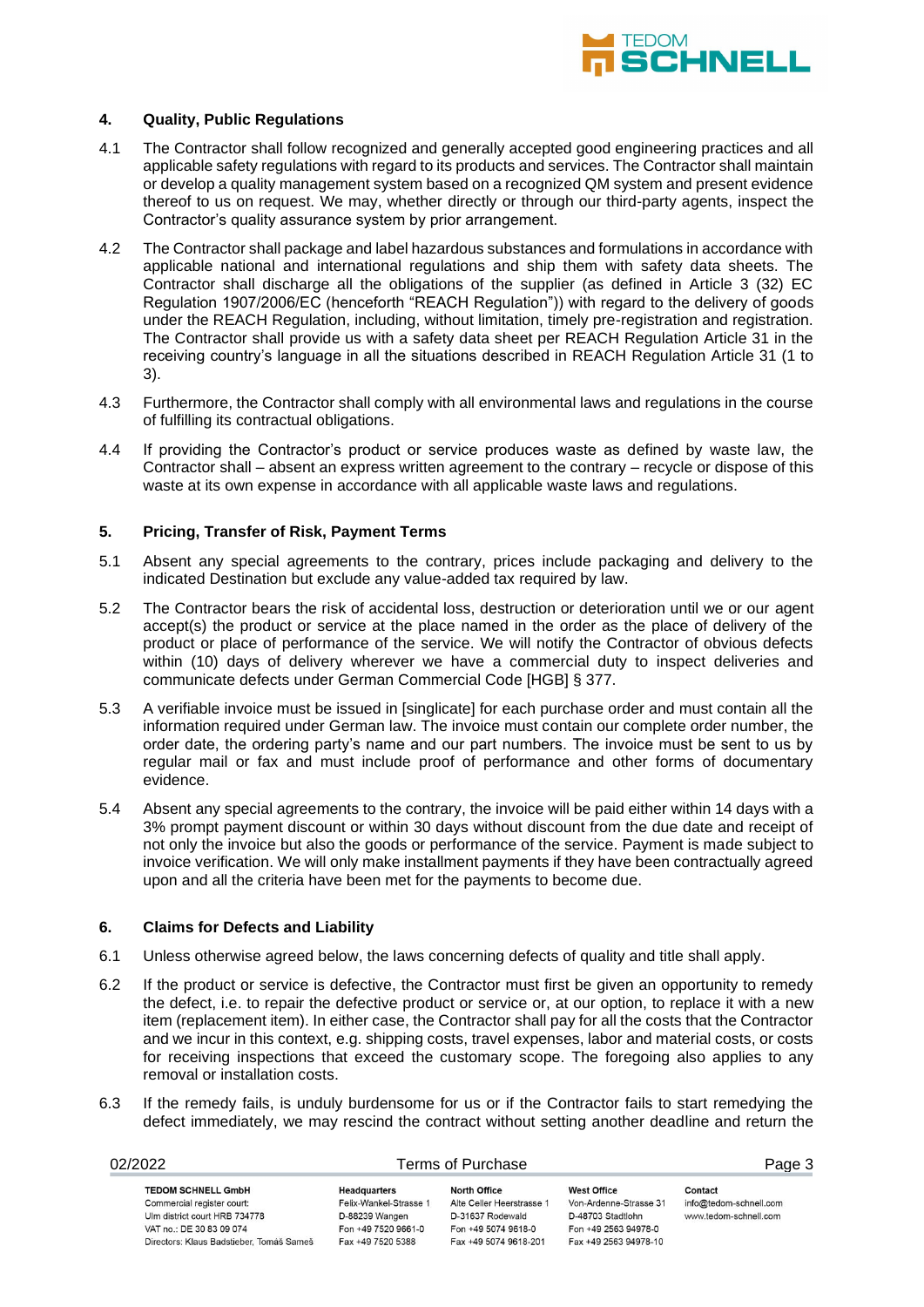

goods at the Contractor's risk and expense. In these and other urgent cases, especially in order to avert acute danger or avoid major damage, we may also remedy the defect ourselves or have it remedied by third parties at the Contractor's expense.

- 6.4 The limitation period for claims for defects expires thirty-six (36) months from product or service delivery (transfer of risk) unless a longer statutory period applies. If the Contractor fulfills its remedy obligation by delivering a new item, the limitation period will reset and restart for the replacement item once it has been delivered. A waiver of claims for defects is only effective if we state it explicitly in writing.
- 6.5 In cases of defects of title, including, without limitation, infringement of patents, copyrights or other intellectual property rights held by third parties, the Contractor shall also hold us harmless from any third-party claims attributable to a culpable breach of a duty on the part of the Contractor.
- 6.6 The Contractor's liability in all other regards shall be governed by the applicable laws. The Contractor shall, at its expense, maintain adequate liability insurance coverage for any damages attributable to the Contractor and its agents and servants for whom the Contractor is vicariously liable under contract and tort law. The coverage limit per loss occurrence must be proven to us on request. The Contractor's contractual and legal liability is not affected by the scope and limit of the Contractor's insurance coverage.

## **7. Rights of Rescission and Termination**

- 7.1 In addition to the statutory rights of rescission, we may also rescind the contract if the Contractor's financial condition deteriorates considerably or threatens to deteriorate considerably and such deterioration would jeopardize the fulfillment of a delivery and service obligation to us. We may also rescind the contract if (a) the Contractor becomes insolvent, (b) the Contractor suspends its payments, (c) the Contractor faces imminent insolvency pursuant to German Bankruptcy Code [InsO] § 18 or the Contractor's overindebtedness becomes imminent, (d) the Contractor files a petition for bankruptcy or similar debt settlement proceedings or (e) if the Contractor's bankruptcy petition is rejected for lack of assets.
- 7.2 If we rescind or terminate the contract based on the above contractual rights of rescission and termination, the Contractor shall compensate us for damages incurred thereby unless the Contractor is not responsible for the circumstances that entitled us to rescind or terminate the contract.

### **8. Documentation, Confidentiality, Licenses**

- 8.1 Any models, samples, drawings, data, materials and other documentation that we provide to the Contractor remain our property and must be returned to us at our request, which may be made at any time. The Contractor does not have the right to retain such documentation. The Contractor shall keep such documentation confidential and only provide it to those individuals at its company who are bound to confidentiality and have a genuine need to know for the purpose of performing the contract. The Contractor must not (a.) exploit the documentation commercially, (b.) make it the subject of industrial property rights, (c.) share it with third parties or (d.) otherwise make it accessible to third parties. The Contractor may share confidential information with subcontractors that we have approved provided that the subcontractor absolutely requires this information for a specific purpose and the subcontractor is bound to similar confidentiality obligations. Confidential information must not be used for any purpose other than the performance of the contract. The confidentiality obligation set out above shall survive the termination of the contract for a period of ten (10) years.
- 8.2 The Contractor grants us a license without limitations as to territory, content or time to use and exploit all plans, drawings, charts, calculations and other documentation pertaining to the contract that the Contractor has produced itself or has had produced by third parties for the purposes set out by or assumed under the contract. Furthermore, the Contractor grants us an

exclusive license to use and exploit all work products which the Contractor produced for us

| 02/2022                                  | Terms of Purchase      |                           |                        | Page 4                 |  |
|------------------------------------------|------------------------|---------------------------|------------------------|------------------------|--|
| <b>TEDOM SCHNELL GmbH</b>                | <b>Headquarters</b>    | <b>North Office</b>       | West Office            | Contact                |  |
| Commercial register court:               | Felix-Wankel-Strasse 1 | Alte Celler Heerstrasse 1 | Von-Ardenne-Strasse 31 | info@tedom-schnell.com |  |
| Ulm district court HRB 734778            | D-88239 Wangen         | D-31637 Rodewald          | D-48703 Stadtlohn      | www.tedom-schnell.com  |  |
| VAT no.: DE 30 83 09 074                 | Fon +49 7520 9661-0    | Fon +49 5074 9618-0       | Fon +49 2563 94978-0   |                        |  |
| Directors: Klaus Badstieber, Tomáš Sameš | Fax +49 7520 5388      | Fax +49 5074 9618-201     | Fax +49 2563 94978-10  |                        |  |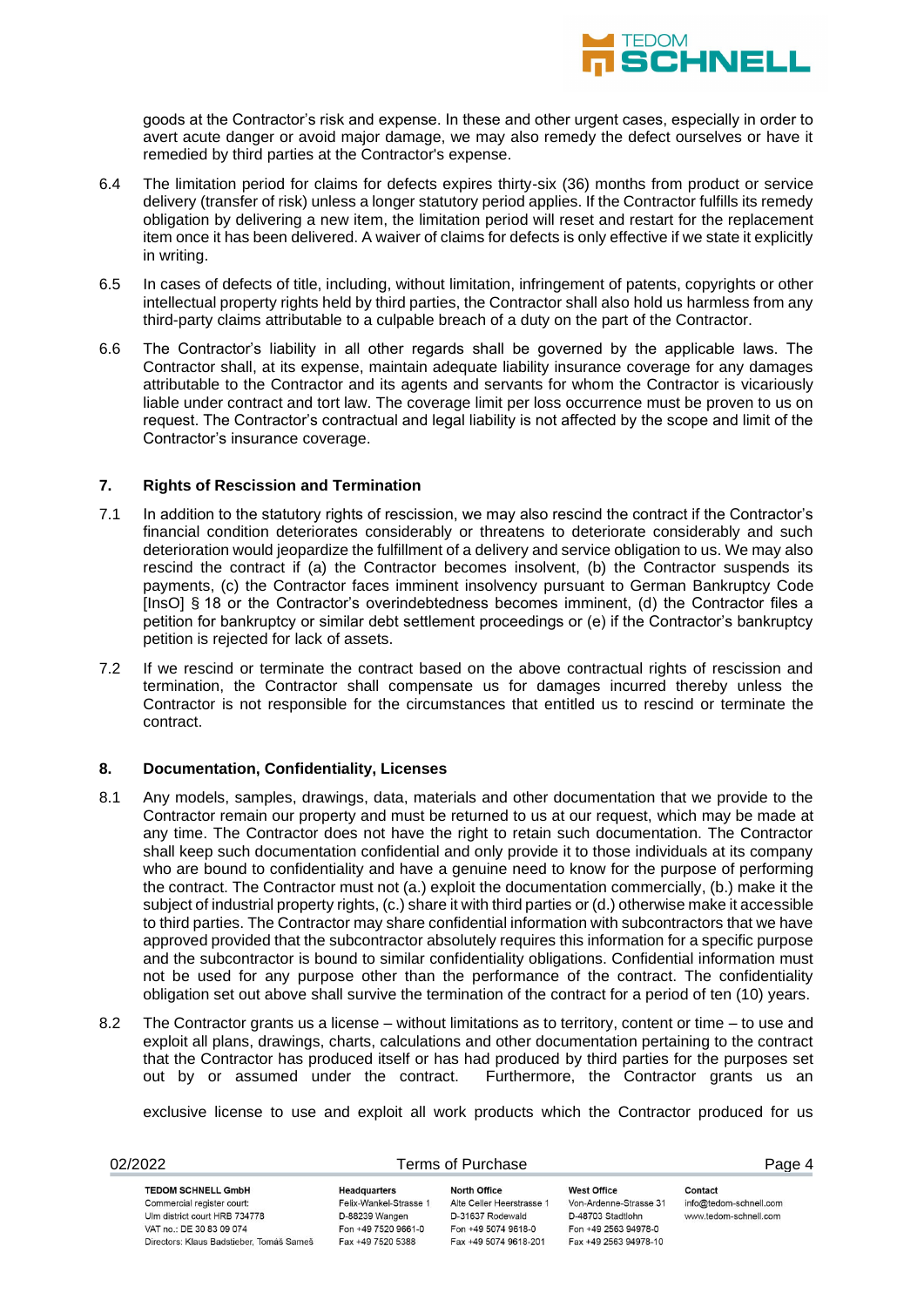

individually or had produced for us individually by third parties and shall obtain any licenses from the third parties as are necessary for this purpose.

## **9. Export Control**

If there are licensing requirements or restrictions for the (re-)export of the [Contractor's] products under German, European or US export provisions, the Contractor shall notify us in its standard business documents or individually and provide adequate information well in advance of the first delivery. The foregoing also applies to subsequent changes in the legal situation due to new technical or legal circumstances or government actions.

## **10. Miscellaneous Provisions**

- 10.1 We have the rights of set-off and retention to the extent set out by law. The Contractor is not authorized to assign any claims which it may have against us or to have such claims collected by third parties. The Contractor may only set off claims against us or exercise a right of retention if and to the extent that its claims are undisputed or its counterclaim is established by final and absolute judgment.
- 10.2 In case of force majeure and labor disputes, the contractual partners are released from their duties to perform for the duration of the disturbance and to the extent of its impact. The contractual partners shall immediately provide the required information to the extent they can be reasonably expected to do so and shall adapt their obligations to the changed circumstances in good faith. We are released from the duty to accept the ordered product and service in whole or in part and, in this respect, may withdraw from the contract if, taking into account economic aspects, we are no longer able to exploit the product or service due to the delay caused by the force majeure event or labor dispute.
- 10.3 If a provision contained in these General Terms of Purchase is or becomes invalid or unenforceable, that shall not affect the validity of the remaining provisions. In lieu of the invalid or unenforceable provision, a provision shall be deemed agreed upon that, to the extent permitted by law, most closely approximates what the contractual partners originally wanted to achieve given the intent and purpose of the invalid or unenforceable provision.

### **11. Place of Performance, Jurisdiction, Governing Law**

- 11.1 Unless otherwise agreed by the parties, the place of performance is the destination indicated in the purchase order or, alternatively, the domicile of our company.
- 11.2 The contractual partners agree to submit to the jurisdiction of the courts at the domicile of our company. We reserve the right to file suit in the courts at the place of the Contractor's statutory jurisdiction.
- 11.3 These General Terms of Purchase are governed by the laws of the Federal Republic of Germany without regard to any conflict of law rules or principles and excluding the application of the United Nations Convention on Contracts for the International Sale of Goods.

## **12. Social Standards**

- 12.1 We expect our suppliers to acknowledge and support the United Nations Universal Declaration of Human Rights and ensure that they are not involved in human rights violations.
- 12.2 Our suppliers shall ensure their employees' health and safety at the workplace in compliance with applicable laws and regulations. All hazards and resulting health risks to which employees are exposed shall be adequately assessed and the necessary safety measures shall be taken. In addition, employees shall be continuously instructed in general safety regulations.

| 02/2022                                                     | Terms of Purchase                             |                                           |                                       | Page 5                                          |
|-------------------------------------------------------------|-----------------------------------------------|-------------------------------------------|---------------------------------------|-------------------------------------------------|
| <b>TEDOM SCHNELL GmbH</b>                                   | <b>Headquarters</b><br>Felix-Wankel-Strasse 1 | North Office<br>Alte Celler Heerstrasse 1 | West Office<br>Von-Ardenne-Strasse 31 | Contact                                         |
| Commercial register court:<br>Ulm district court HRB 734778 | D-88239 Wangen                                | D-31637 Rodewald                          | D-48703 Stadtlohn                     | info@tedom-schnell.com<br>www.tedom-schnell.com |
| VAT no.: DE 30 83 09 074                                    | Fon +49 7520 9661-0                           | Fon +49 5074 9618-0                       | Fon +49 2563 94978-0                  |                                                 |
| Directors: Klaus Badstieber, Tomáš Sameš                    | Fax +49 7520 5388                             | Fax +49 5074 9618-201                     | Fax +49 2563 94978-10                 |                                                 |